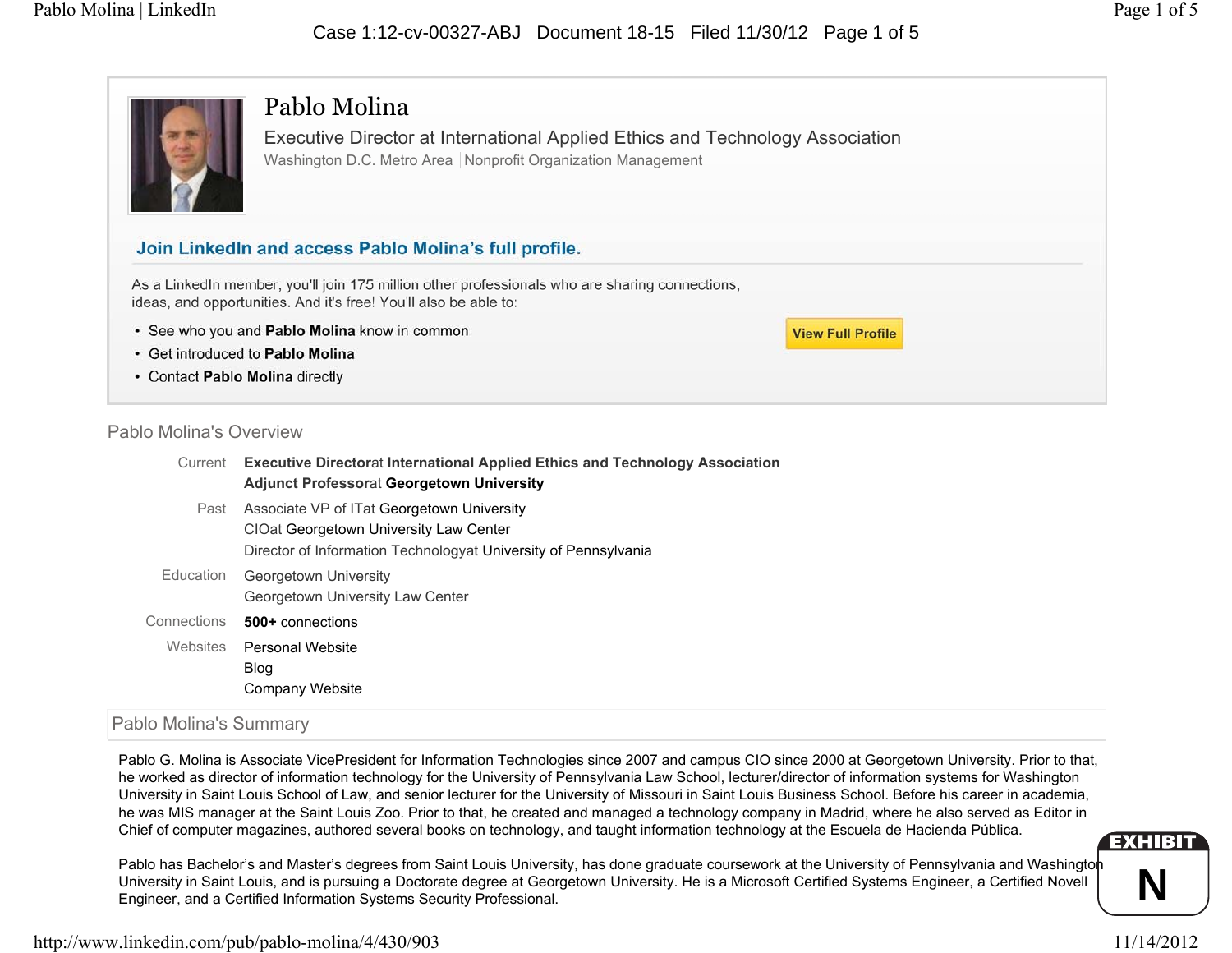## Case 1:12-cv-00327-ABJ Document 18-15 Filed 11/30/12 Page 2 of 5

He is the recipient of the 2001 Excellence in Service CALI Award. Pablo serves on national higher education committees such as the Facilities Committee of the ABA's Legal Education and Admissions to the Bar Section and served recently as chair of the EDUCAUSE's Evolving Technologies Committee. In 2001, Pablo Molina created the Law CIO Group, a group of information officers from the top law schools in the United States and the United Kingdom. He was the recipient of the 2006 CIO Magazine Ones to Watch Award and the Standout Achievement Award as Innovator and was recognized in 2007 as one of the Top 40 Under 40 IT Innovators by ComputerWorld. He was nominated for the Mid-Atlantic Information Security Executive of the Year and the National Information Security Executive of the Year awards in 2007.

#### **Specialties**

Technology Leadership

## Pablo Molina's Experience

#### **Executive Director**

#### **International Applied Ethics and Technology Association**

May 2012– Present (7 months) Washington, DC

I am starting the International Applied Ethics and Technology Association, raising awareness about ethical issues in technology.

#### **Adjunct Professor**

#### **Georgetown University**

Educational Institution; 5001-10,000 employees; Higher Education industry September 2008– Present (4 years 3 months) Washington, DC

## **Associate VP of IT**

#### **Georgetown University**

Educational Institution; 5001-10,000 employees; Higher Education industry July 2007- June 2012 (5 years) Washington, DC

## **CIO**

#### **Georgetown University Law Center**

Educational Institution; 1001-5000 employees; Higher Education industry October 2000– June 2012 (11 years 9 months) Washington, DC

## **Director of Information Technology**

#### **University of Pennsylvania**

Educational Institution; 10,001+ employees; Higher Education industry August 1998– August 2000 (2 years 1 month)

## Pablo Molina's Languages

- Spanish
- French
- Italian
- Portuguese

Pablo Molina's Skills & Expertise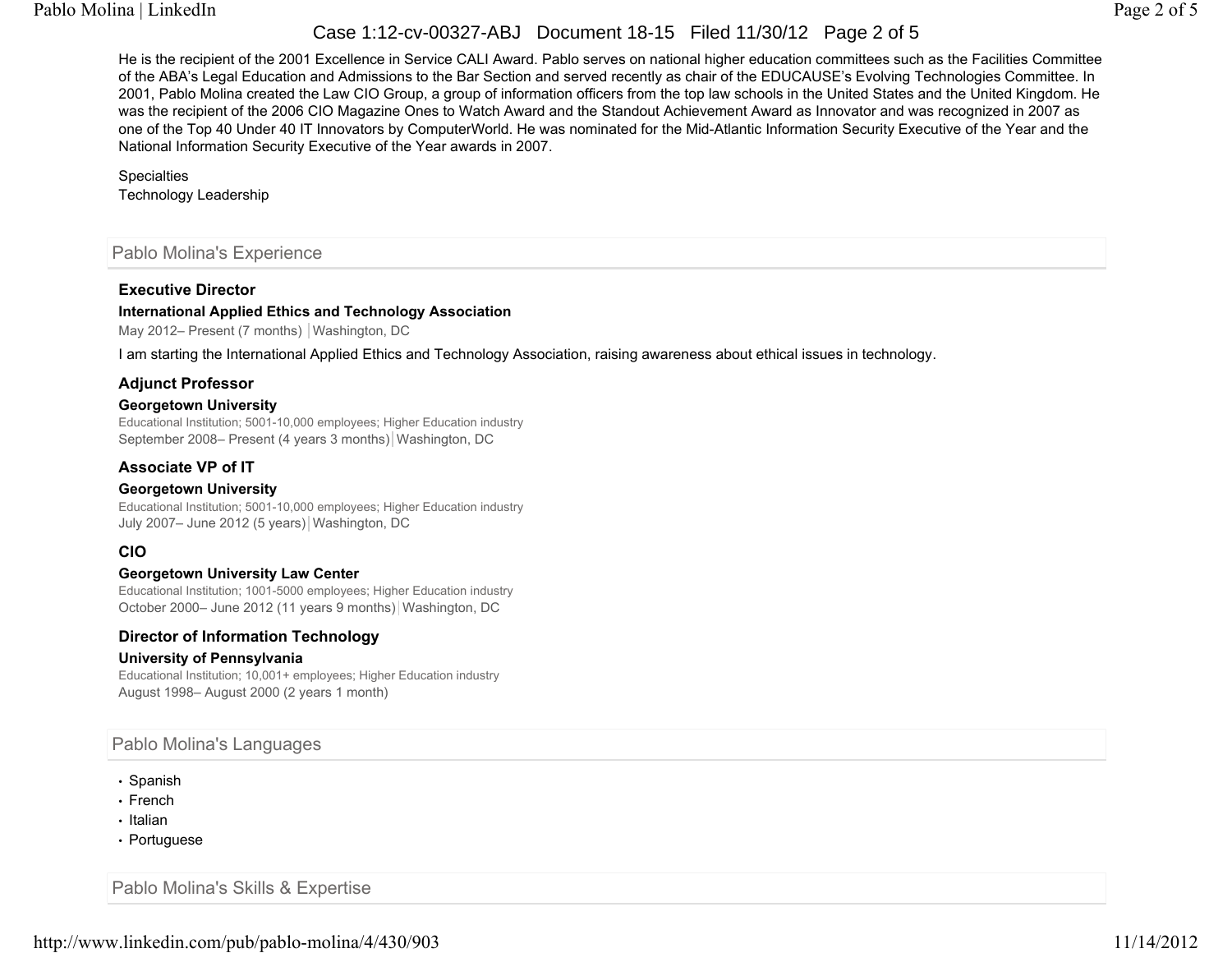## Pablo Molina | LinkedI n

| <b>Higher Education</b>  |          | Information Technology | Case 1:12-cv-00327-ABJ Document 18-15 Filed 11/30/12 Page 3 of 5<br>vation Technology Information Security Project Management Strategic Planning P |             |               |                   | Program Management |
|--------------------------|----------|------------------------|----------------------------------------------------------------------------------------------------------------------------------------------------|-------------|---------------|-------------------|--------------------|
| <b>Business Analysis</b> | Security | Leadership             | Team Leadership                                                                                                                                    | IT Strategy | Team Building | Change Management | <b>Budget</b>      |
| Social Media             |          |                        |                                                                                                                                                    |             |               |                   |                    |

Pablo Molina's Education

#### **Georgetown Universit y**

DLS,Technology in Higher Education 2006 – 2012

#### **Georgetown University Law Center**

**Seminars** 

2000 – 2008

Pablo Molina's Additional Information

Websites:

- Personal Website• Blog
- Company Website

Interests:

Groups and Associations: HITEC Global



AJCU-CITM



Association for Information Systems (AIS)

Science fiction which is science that has not happened yet.



CIO Executive Series Group– Research and Advisory Group



CIO Forum



Center for Higher Education Chief Information Officer Studies, Inc.



Chief Information Officer (CIO) Network - The Group for CIOs



Diversity Recruiting - Minorities in I T

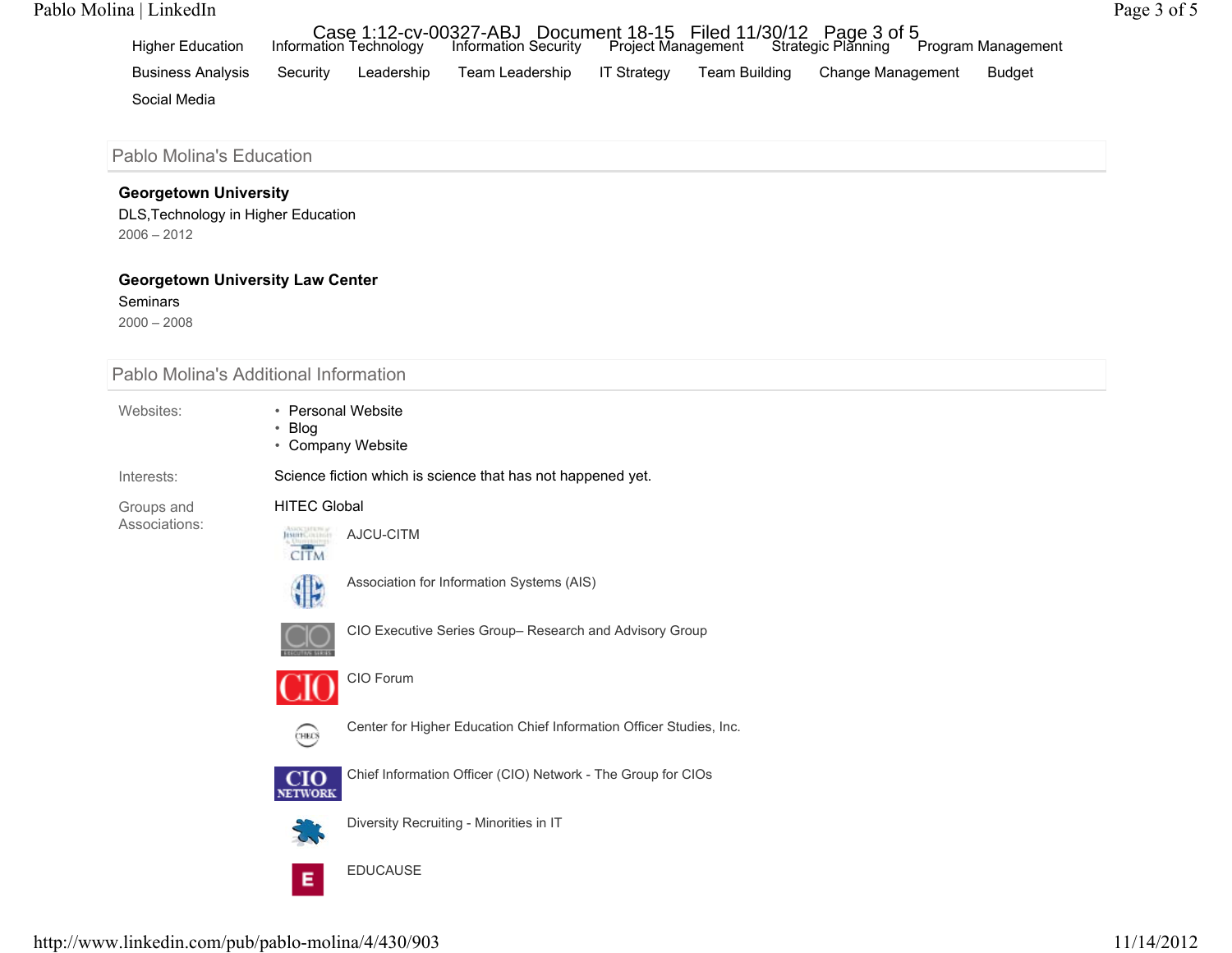Pablo Molina | LinkedIn Page 4 of 5

## EduConsult, LLC Case 1:12-cv-00327-ABJ Document 18-15 Filed 11/30/12 Page 4 of 5



2011 Hispanic Engineer & Information Technology's Top 200 Most Influential Hispanic in Technology.

- 2010 Georgetown University Dean's Service Award.
- 2010 Hispanic Business Magazine's 100 Most Influential Hispanics.
- 2008 Hispanic Engineer and Information Technology's Tech Leaders You Need to Know Profile.
- 2008 Hispanic Technology Council 100 Award.
- 2007 ComputerWorld's 40 Under 40 IT Innovators.

Honors and Awards: